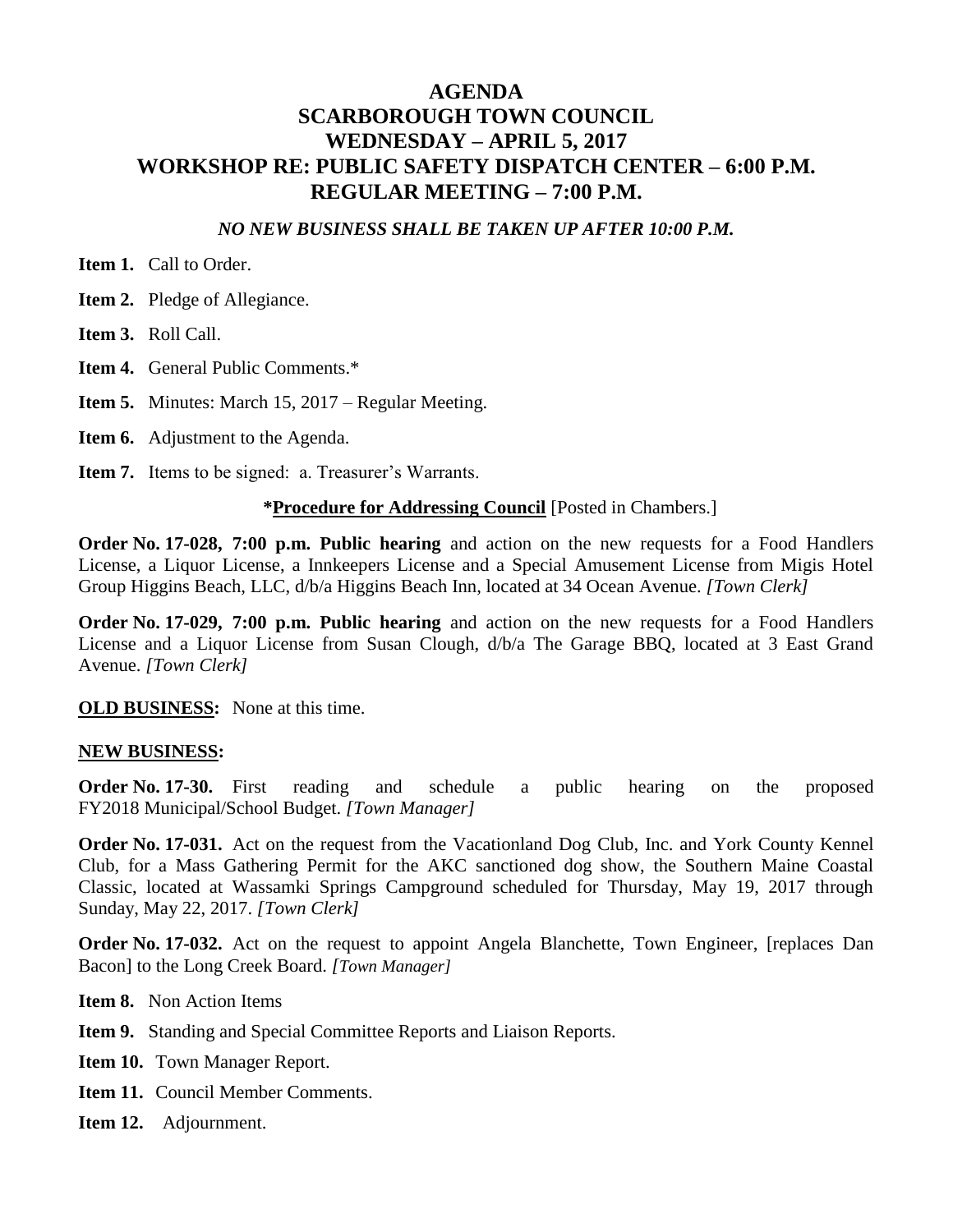**Order No. 17-028.** Move approval on the new requests for a Food Handlers License, a Liquor License, a Innkeepers License and a Special Amusement License from Migis Hotel Group Higgins Beach, LLC, d/b/a Higgins Beach Inn, located at 34 Ocean Avenue. *[Town Clerk]*

| Town Clerk                | Ought to Pass                      |
|---------------------------|------------------------------------|
| Sponsor                   | Recommendation                     |
| 04/05/17                  | N/A                                |
| <b>First Reading/Vote</b> | Second Reading/Final Approval/Vote |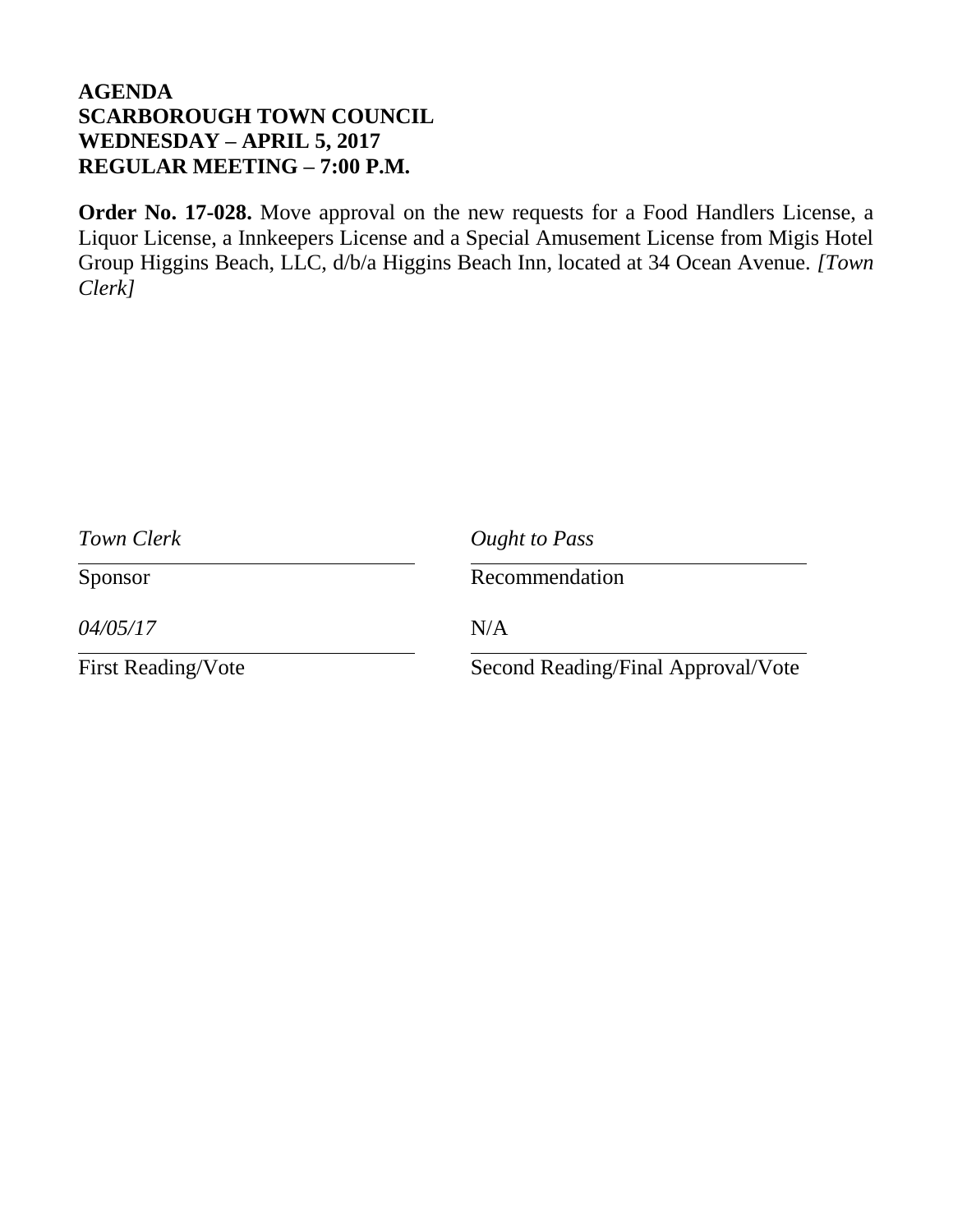Town of Scarborough, Maine

*T o w n C l e r k ' s O f f i c e 2 5 9 U S R O U T E O N E P O B OX 3 6 0 S C A R B O R O U G H , M A I N E • 0 4 0 7 0 - 0 3 6 0*

**FROM:** Yolande P. Justice, Town Clerk

**DATE:** March 31, 2017

#### **RE: Requests for a Food Handlers License, a Liquor License, a Innkeepers License and a Special Amusement Permit**

The following applicant is seeking approval on a new request for a Food Handlers License and a Liquor License:

a. Migis Hotel Group Higgins Beach, LLC, d/b/a Higgins Beach Inn, Located at 34 Ocean Avenue.

The completed applications are on file with Clerk's Office and there are no outstanding issues. It is recommended that these licenses be approved. Licenses will be issued when applicant receives their Occupancy Permits.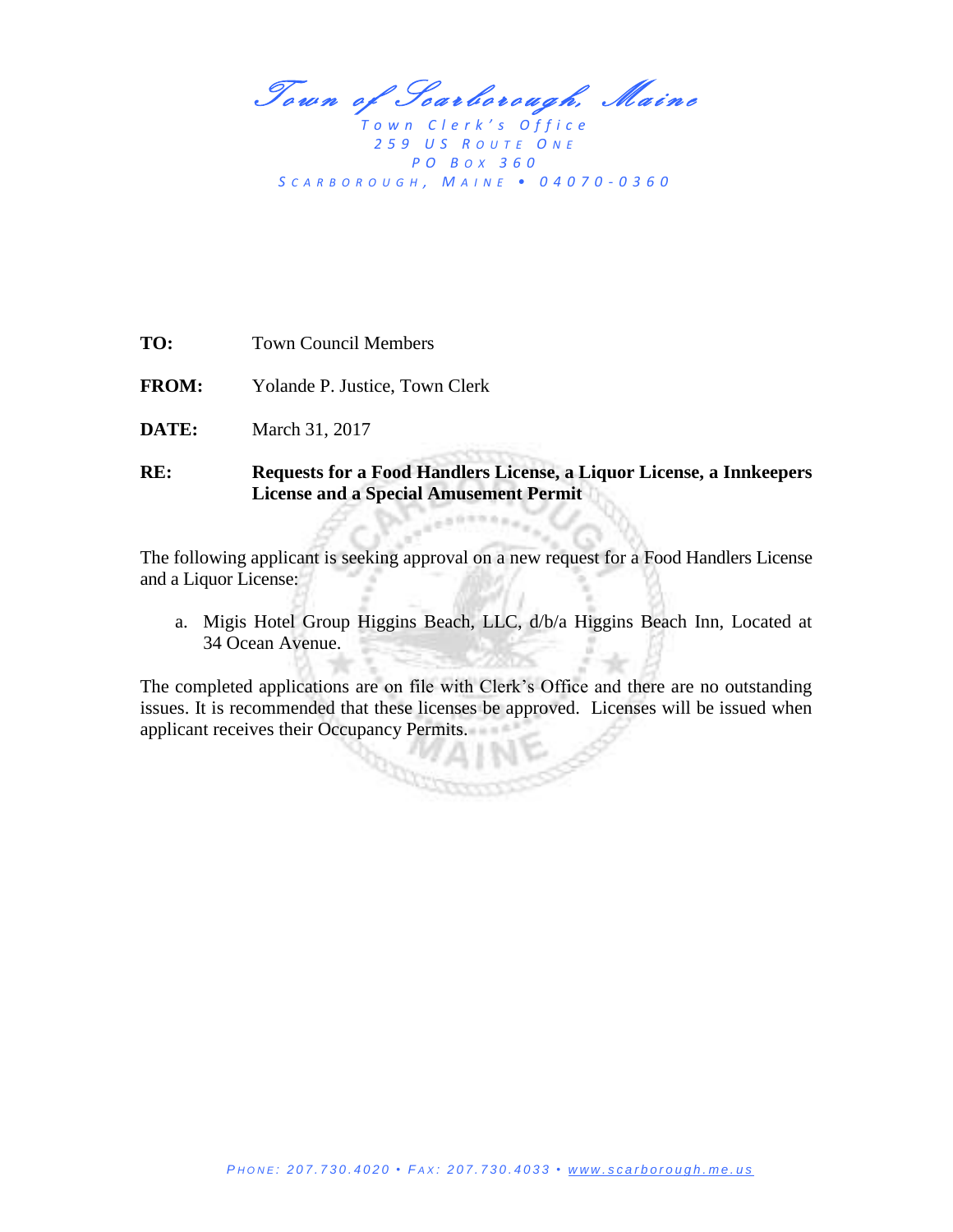**Order No. 17-029.** Move approval on the new requests for a Food Handlers License and a Liquor License from Susan Clough, d/b/a The Garage BBQ, located at 3 East Grand Avenue. *[Town Clerk]*

| Town Clerk                | Ought to Pass                      |
|---------------------------|------------------------------------|
| Sponsor                   | Recommendation                     |
| 04/05/17                  | N/A                                |
| <b>First Reading/Vote</b> | Second Reading/Final Approval/Vote |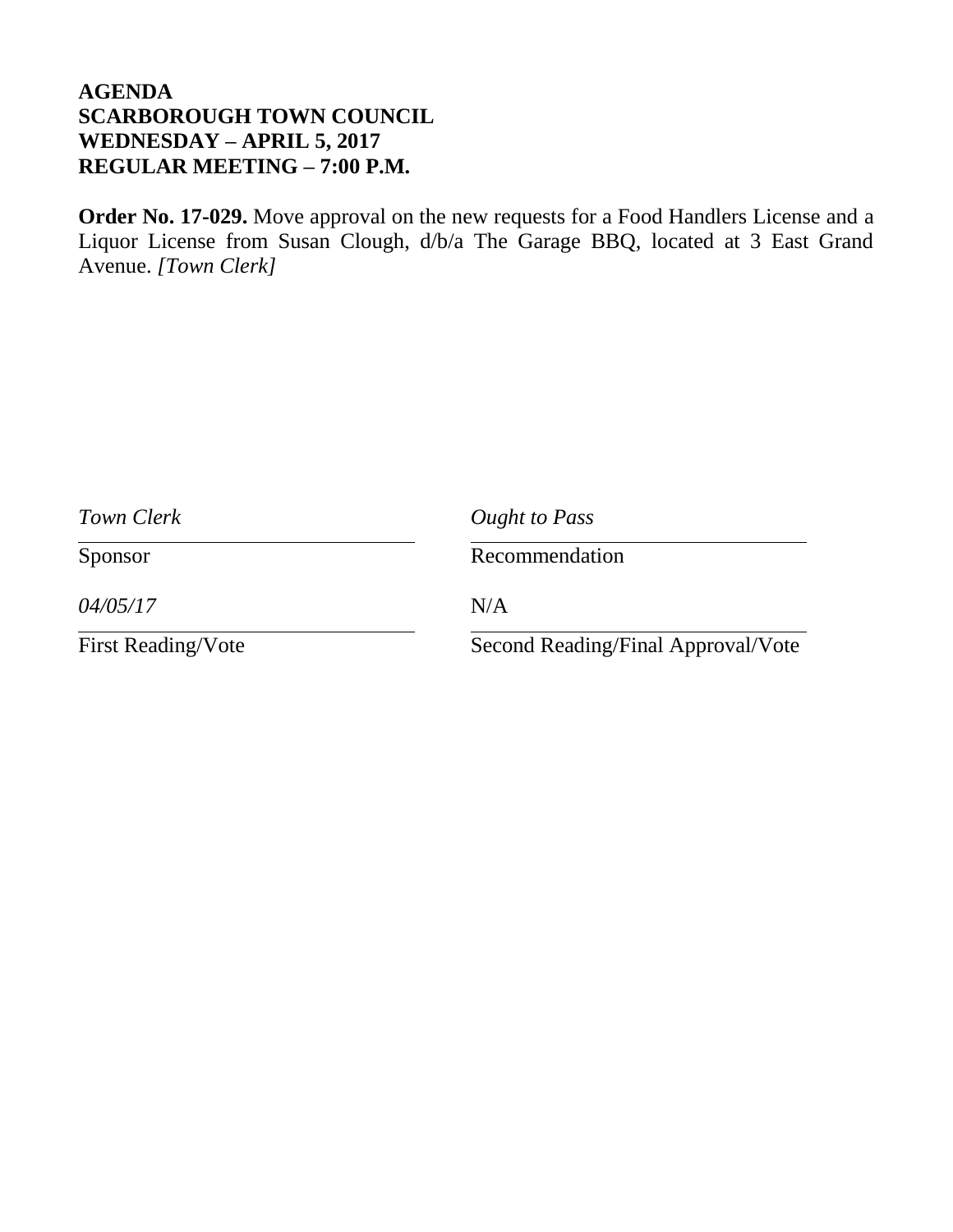Town of Scarborough, Maine

*T o w n C l e r k ' s O f f i c e 2 5 9 U S R O U T E O N E P O B OX 3 6 0 S C A R B O R O U G H , M A I N E • 0 4 0 7 0 - 0 3 6 0*

**TO:** Town Council Members

**FROM:** Yolande P. Justice, Town Clerk

**DATE:** March 31, 2017

**RE: Requests for a Food Handlers License & a Liquor License**

1000

The following applicant is seeking approval on a new request for a Food Handlers License and a Liquor License:

a. Susan Clough, d/b/a The Garage BBQ, located at 3 East Grand Avenue

The completed application is on file with Clerk's Office and there are no outstanding issues and it is recommended that these licenses be approved. Licenses will be issued when applicant receives their Occupancy Permits.

 $n \geq n \geq 2$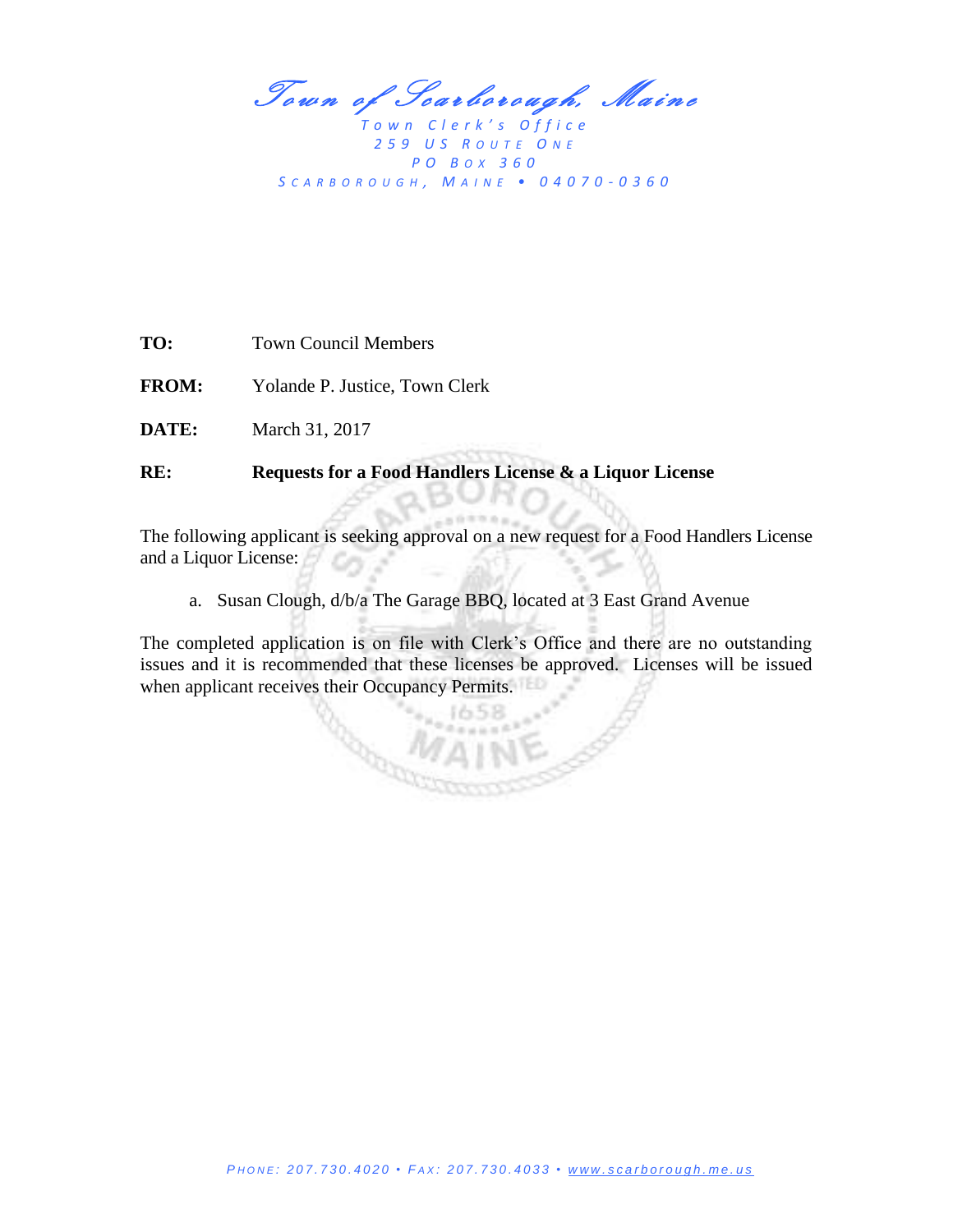**Order No. 17-30.** Move approval of the first reading on the proposed FY2018 Municipal/School Budget and schedule the public hearing for Wednesday, May 3, 2017. *[Town Manager]*

| Town Manager         | <b>Ought to Pass</b>               |
|----------------------|------------------------------------|
| Sponsor              | Recommendation                     |
| 04/05/17             |                                    |
| <b>First Reading</b> | Second Reading/Final Approval/Vote |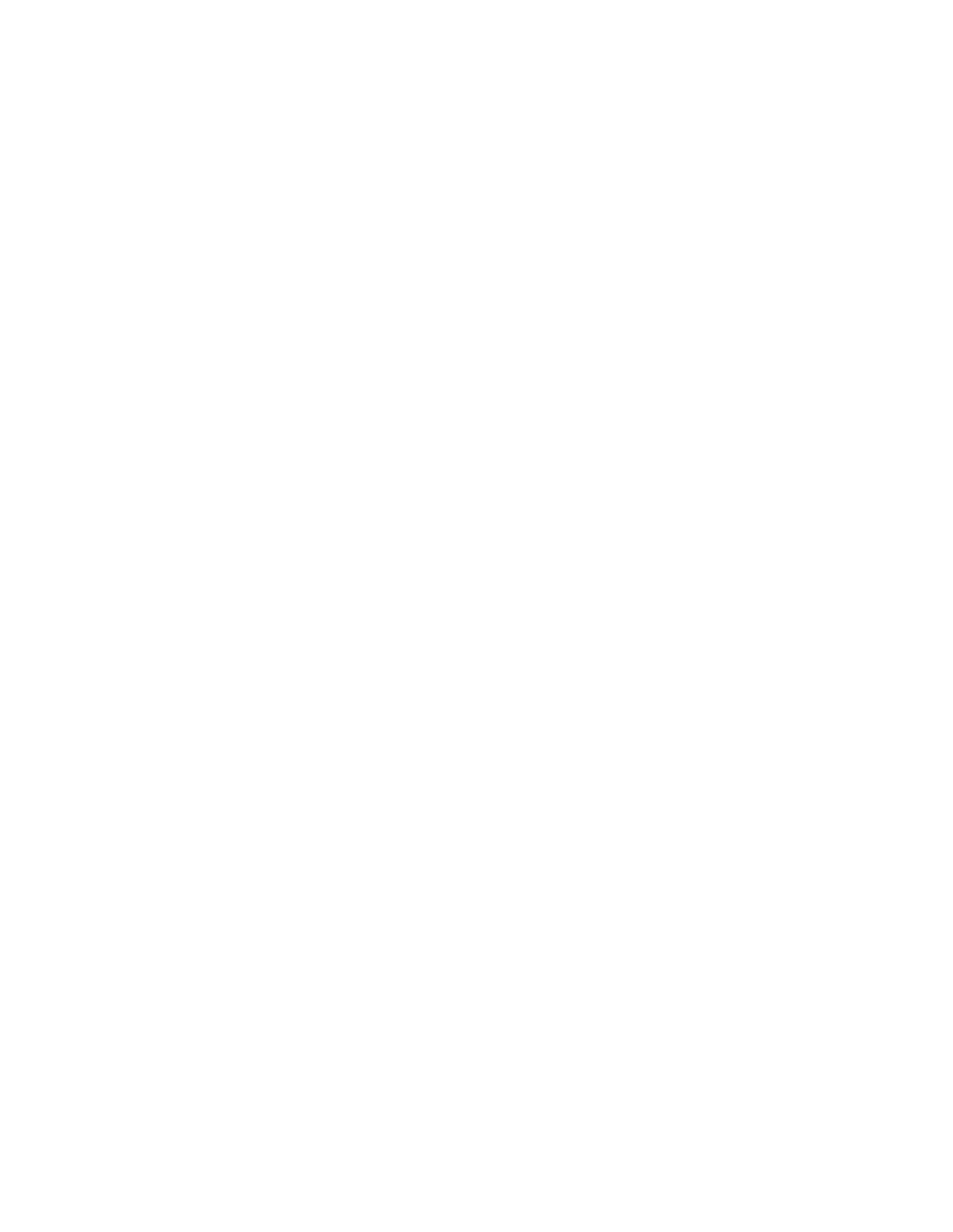Be it further ordered, that the Total Gross Budget of **\$92,855,509** this total less estimated revenues and other credits of **\$27,947,722** result in a Net Appropriation of **\$64,907,787**, which shall be raised from taxation. The Scarborough Town Council further fixes **Monday, October 16, 2017**, and **Thursday, March 15, 2018,** as the dates upon each of which one-half of such tax is due and payable, and pursuant to 36 M.R.S.A. Section 505.4 with interest to accrue upon taxes due and unpaid after each such date at the rate of **7.00%** per annum.

Be it further ordered, that in accordance with 36 M.R.S.A Section 506, the Tax Collector/Treasurer is authorized to accept prepayment of taxes not yet committed or prior to any due date and pay no interest thereon. In accordance with 36 M.R.S.A. Section 506-A, a taxpayer that pays an amount in excess of that finally assessed shall be repaid the amount of overpayment plus interest from the date of overpayment at the annual rate of **3.00%.**

Be it further ordered, that the Town Council hereby authorizes the Finance Director-Tax Collector/Treasurer or Deputy Tax Collector/Treasurer to withhold monies payable to the Town of Scarborough to cover taxes due pursuant to M.R.S.A. Title 36, Section 905; to sign on behalf of the Town, the necessary deeds and liens and tax settlements; and to invest funds in accordance with M.R.S.A. Title 30-A, Section 5706; in accordance with 36 M.R.S.A. Section 906, the Tax Collector/Treasurer is authorized to apply any tax payment received as payment for any property tax against outstanding or delinquent taxes due on that property in chronological order beginning with the oldest unpaid tax bill and processed in the order of liens and fees, interest and then to principal and, after the date of perfection of the tax, the Tax Collector/Treasurer is authorized to discharge any obligation to collect unpaid property taxes in the amount of \$5.00 or less and remove same from the municipal books, pursuant to 36 M.R.S.A. Section 970-A.

Be it further ordered, that in the event that that the 2018 Municipal Budget exceeds the Property Tax Levy Limit for fiscal 2018, pursuant to Title 30-A, Section 5721-A of the Maine Revised Statutes, as amended, it is the intent of the Town Council to increase the commitment to greater than the Property Tax Levy Limit.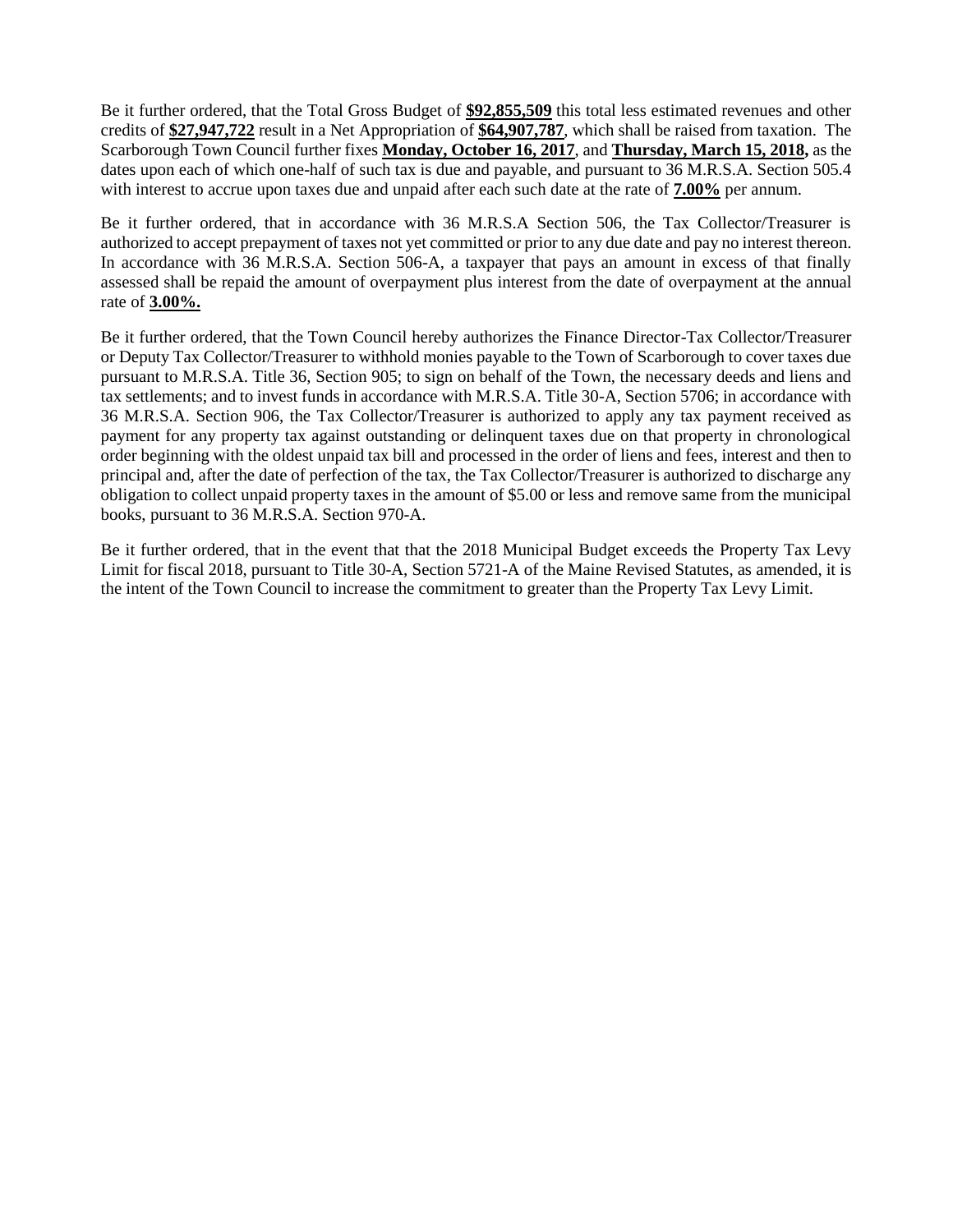**Order No. 17-031.** Move approval on the request from the Vacationland Dog Club, Inc. and York County Kennel Club, for a Mass Gathering Permit for the AKC sanctioned dog show, the Southern Maine Coastal Classic, located at Wassamki Springs Campground scheduled for Thursday, May 19, 2017 through Sunday, May 22, 2017. *[Town Clerk]*

| Town Clerk                | Ought to Pass                      |
|---------------------------|------------------------------------|
| Sponsor                   | Recommendation                     |
| 04/05/17                  | N/A                                |
| <b>First Reading/Vote</b> | Second Reading/Final Approval/Vote |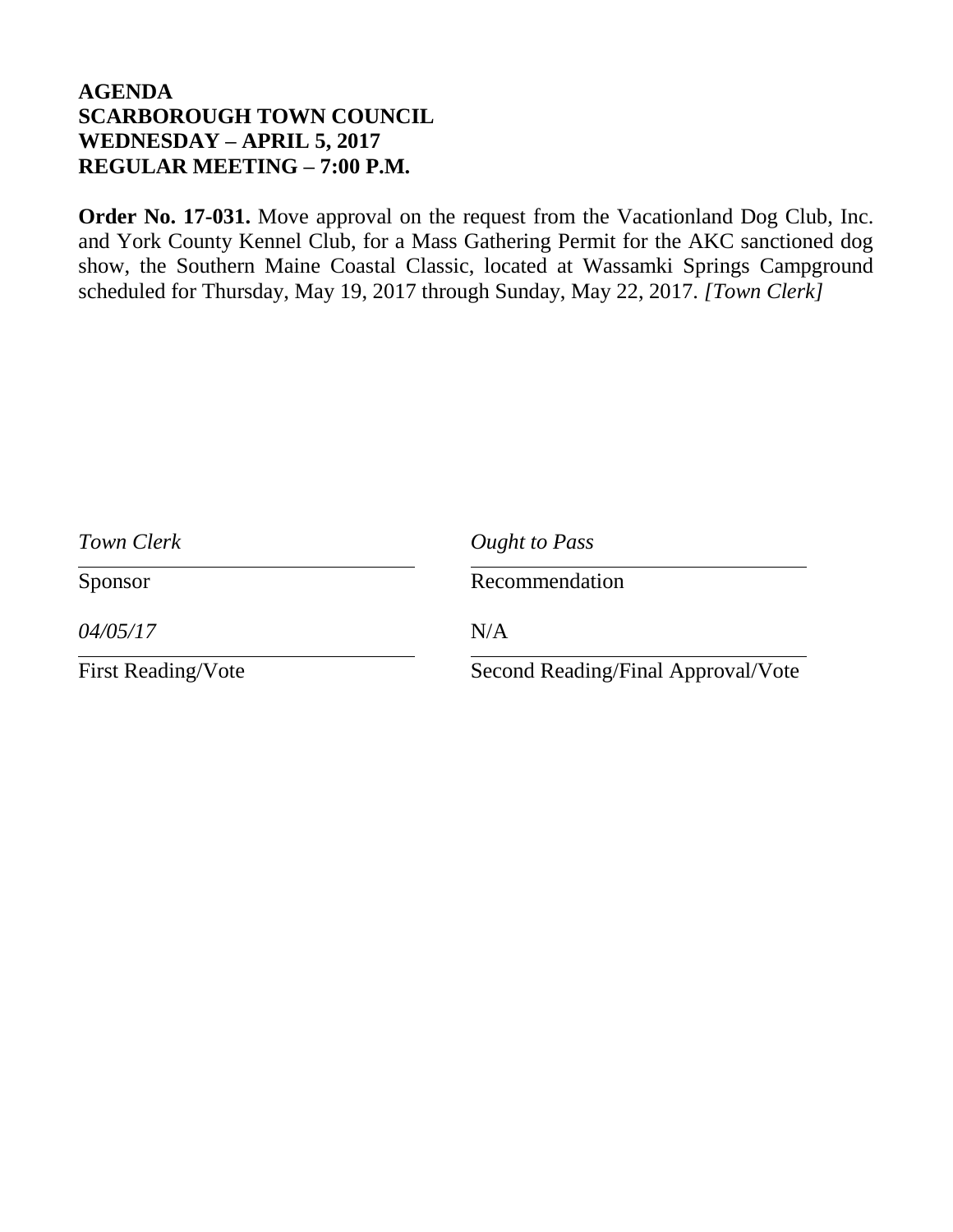Town of Scarborough, Maine

259 US ROUTE ONE, PO BOX 360 S C A R B O R O U G H , M A I N E • 0 4 0 7 0 - 0 3 6 0

# *MEMORANDUM*

TO: Town Council Members Thomas J. Hall, Town Manager

FROM: Yolande P. Justice, Town Clerk

- RE: Application for a Mass Gathering Permit
- DATE: March 31, 2017

The Town Clerk's Office received a request for a Mass Gathering Permit from the Vacation Dog Club, Inc. and York County Kennel Club of Maine for an AKC All Breed and Obedience Dog Show. This event is scheduled for Thursday, May 19<sup>th</sup> through Sunday, May 22<sup>nd</sup> 2017, from 8:00 a.m. to 5:30 p.m. at Wassamki Springs, located at 56 Saco Street.

Pursuant to the Mass Gathering Ordinance, the completed application package was sent to the Fire Chief, the Police Chief and the Codes Department for review. We received notification from all Departments that there were no issues or concerns with this application and they all recommended approval.

Should you have any questions, please contact the Town Clerk's Office. The completed application is on file with the Town Clerk's Office.

Thank you in advance for your consideration on this request.